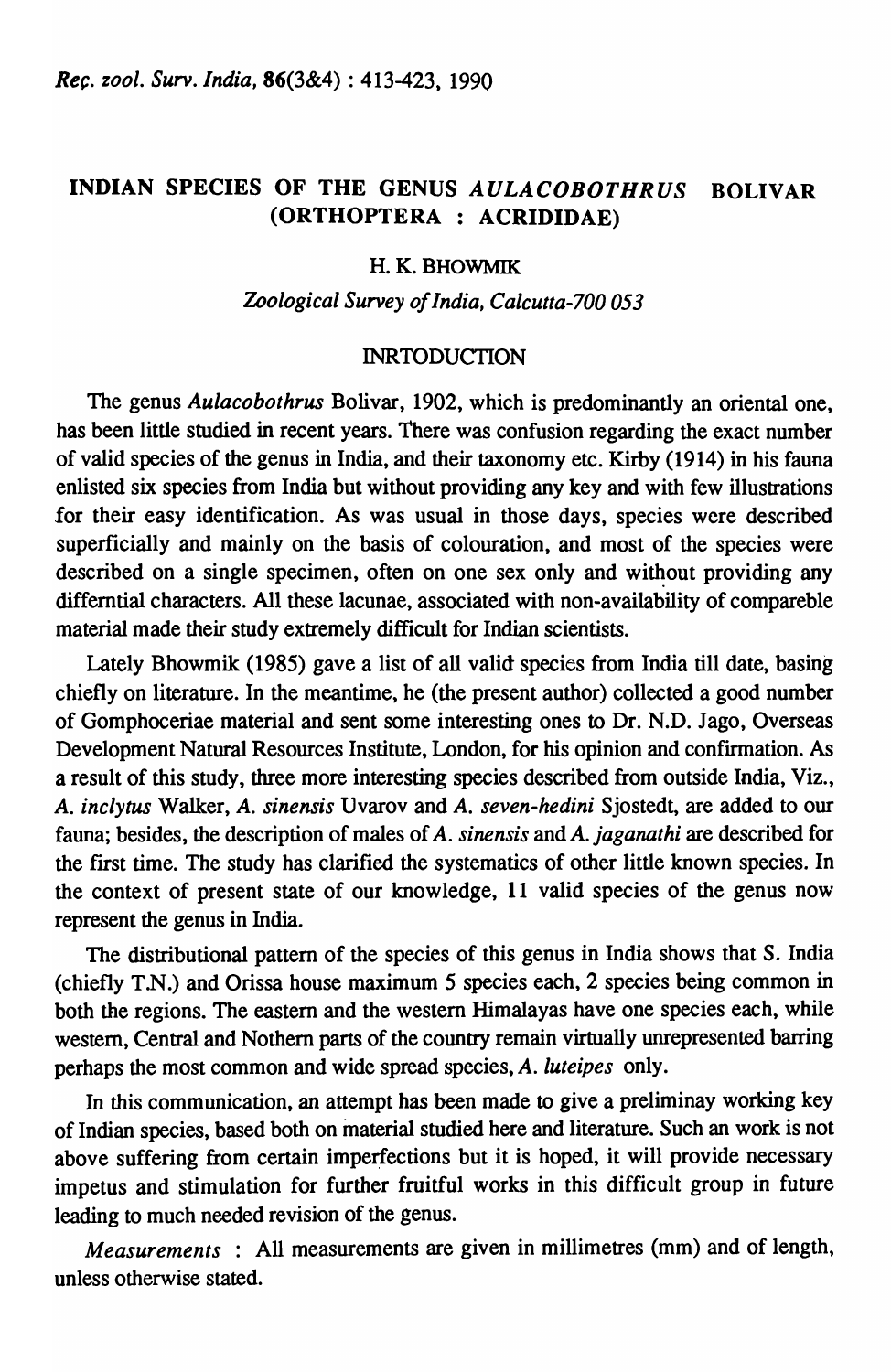*Abbreviations* : States of India are abbreviated as follows:

Tamil Nadu - T. N.; Andhra Pradesh - A. P.; Himachal Pradesh - H. P.; West Bengal — W. B. etc.

## SYSTEMATIC ACCOUNT

|            | Order Orthoptera             |
|------------|------------------------------|
| Family     | Acrididae                    |
| Sub-family | Gomphocerinae                |
| Genus      | *Aulacobothrus Bolivar, 1902 |

## *Key to Indian species of AULACOBOTHRUS*

1. Head and pronotum in part or entirely rugulose; lateral carinae nearly straight i.e., concavity of them hardly appreciable ........................... 2 Head and pronotum not rugulose, almost smooth, or if punctured, then very thinly and finely so ............................................................. 3 2. Head and pronotum (as well as lateral lobes and other parts of the body generally) densely rugulose throughout; post. tibia reddish (a narrow castaneous lateral stripe may or may not run along vertex-occiput and along sides of pronotal dise) (dist. Burma. E. Nepal. Orissa)................... . .. .. .. .. .. .. .. . .. .. .. .. .. .. .. . .. .. .. .... .. .. . .. .. .. ...... ... .. . *sinensis* Uvarov, 1924 Only metazona somewhat rugulose; post. tibia red, with a pale ring basad (lateral carinae of pronotum often intersected by a black band) (dist. T. N.) ................................................. *strictus* Bolivar, 1902 3. Lateral carinae more or less parallel-sided, i.e., placed on dorsum of pronotal dise (Post. knees dark brown; post. femur with outer carina brownish or at least with some dark dots along upper margin; a pair of post. ocular brownish stripes may run along head and superior margin of lateral lobes) (dist. Common) ................... *.. luteipes* Walker, 1871. Lateral carinae more or less incurved in middle of pronotal disc .......... 4 4. Tegmen imperfectly developed, short (7.5 mm), in any case not extending beyond middle of post. femora (dist. T. N.) .......................... · .............. · ................................................ *infernus* Boliver, 1902 Tegmen perfectly developed, as long as or longer than post. femora .... 5

<sup>\*</sup> Jago (1971) treated the genus nmking it as a subgenus of the genus *Dnopherula* Karsch, 1986. This should be treated as a provisional one, since there are a lot of overlapping cases in the subgeneric level, and no clear line of demarkation coul dbe established.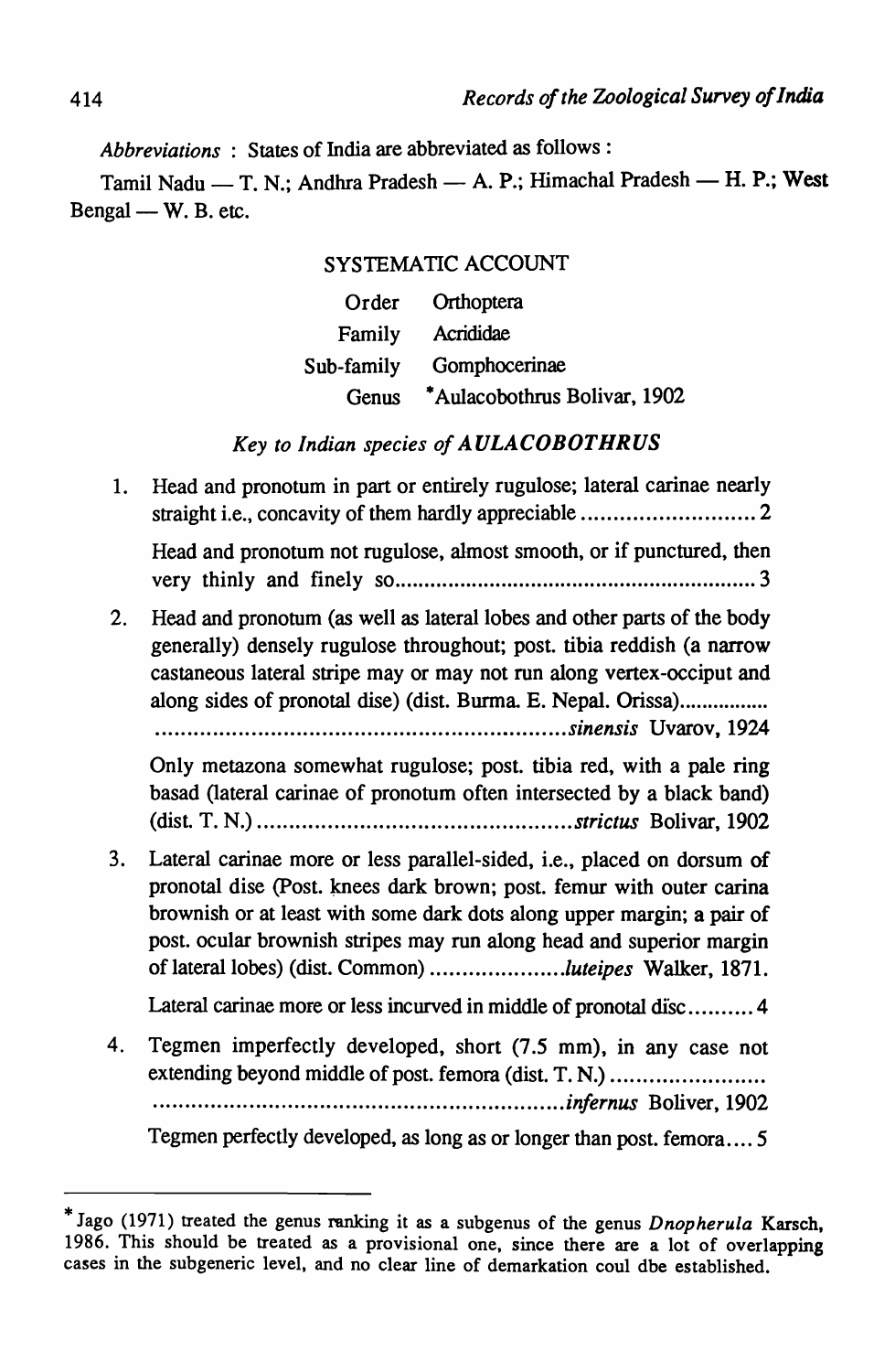- *s.* Middle of head and pronotum with a pale stripe ............................... 6 Head and pronotum without a stripe (i.e., concolourous) ................... 7
- 6. Paler stripe of head and pronotum, which extends up to anal field of tegmen, broad (about 1.5 mm in metazona of *female*); lateral carinae strongly convergent before 1st sulcus, then uniformly divergent; lateral pronotal lobes minutely rugulose, with oval impressions in middle of each superior border; tegmen with considerable width of area having an irregular false vein, infumate, with oblique narrow whitish stigma beyond middle; wing slightly sulphureous basad, gradually darkened towards apex (dist. Afghanistan. Bihar. Orissa. T. N.)..........................

................................................................ *bolivari* Uvarov, 1921

Paler stripe over head and pronotum narrower (about 1 mm); lateral carinae not so convergent, but may be waving, approximating in middle and widely divergent behind, carinae narrowly pale; pronotal lobes not rugulose while on metazona, it's minutely so; medial area with a regular false vein; wing hyaline (dist. Maharashtra (Bombay). Manipur. Orissa. T *N.) ................................................ decisus* Walker, 1871

7. Tegmen furnished with some sort of brownish spots............................. 8 Tegmen without any detectable sports or dots ................................ 10

- 8. Wing sulphureous at about up to one fourth length at base and as far as anal margin behind; entire post. tibia (as well as lower sulcus of post. femur) bright red, its base narrowly brown and with two or three indistinct spots on sides nearing base (Tegmen with white transverse veins beyond middle) (dist. Darjeeling) .............. *. rubripes* Navas, 1905
	- Not as aoove ............................................................................ 9
- 9. Wing hyaline but infumate at apex; post. tibia testaceous (dist. Orissa. H.P.) .................................................... *jaganathi* Bhowmik, 1985

Wing wholly hyaline; post. tibia orange red in colour (dist. Karnatak. T. N.) ......................................................... *collinus* Uvarov, 1929

10. Sides of head and pronotum may be furnished with a pair, of post ocular wide, brown stripes; tegmen a little shorter than abdomen; wing may be a little infumate apicad; post. femoral knees dark brownish (dist ? (tc). Orissa) ........................................................ *inclytus* Walker, 1871

No stripe, concolourous; tegmen surpasses abdomen by about 3 mm; wing wholly hyaline; post. leg broadly testaceous throughout (i.e., its knees not darkened) (dist. China (t.c.) H.P) ..................................... . ......................................................... *seven-hedini* Sjostedt, 1933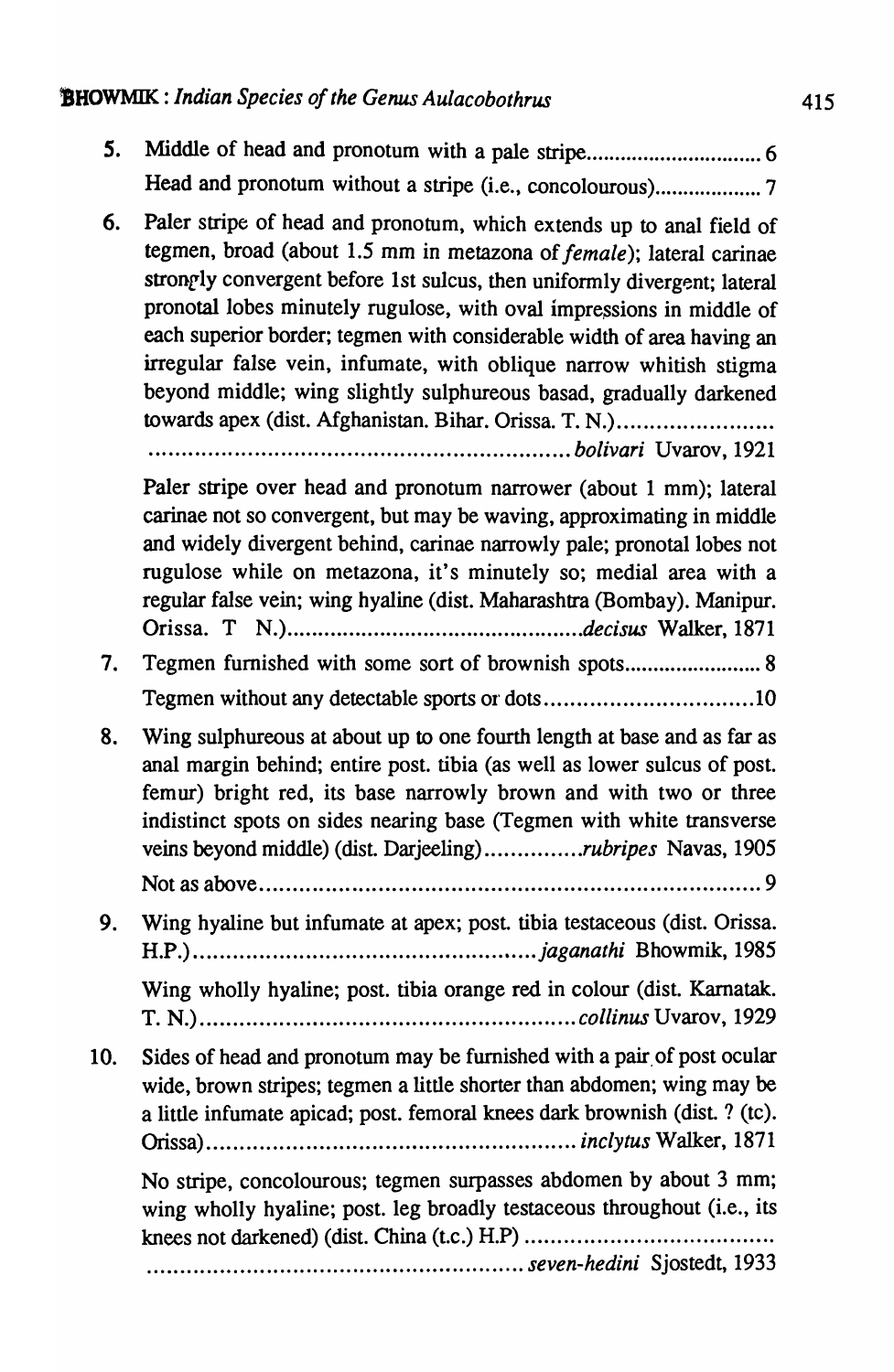### *Aulacobothrus bolivari* Uvarov (PI. 1, Figs. 1-2)

*1921. A. bolivari* Uv arov , *Ann. Mag.nat.Hist.,7* (9) : 483.

*Material* : 1 9; Dhenkikote, Orissa; 1.10.85. 3  $\sigma$   $\sigma$ ; Kheorjhar, Orissa; 26.9.85 and 1.10.85; H.K.B. Coll. 2 99; Joshipur, Kheorjhar dist., Orissa; 7-9.10.85; H.K.B. Coll,  $1 \text{ } \mathcal{F}$ ,  $2 \varphi$ . Badrama, Sambalpur dist. Orissa; 25.3.85. 1  $\varphi$  (and 8 nymphs) H.P. (Mandi, Simla, Sundor Nagar); Sept. - Oct. 80; H.K.B. colI.

*Remarks* : The species was described on the basis of material from Chapra (Bihar), Koilapati (T.N.) and on specimens of unknown locality. Later, in 1969, Cejhan recorded it from Afghanistan *(Acta.Mus.Mor.;* 54 (Supple) : 261). It is now newly recorded from Orissa.

The specimens in hand almost entirely agree with the description given by Uvarov (op. cit) barring that they are a little smaller in size and in *2fem.* specimens the tegmina do not bear and dark spot. But, in tegmina, the presence of an oblique whitish stigma and false vein in medial space are remarkable and unique. Additionally the presence of two to three oval impressions in antero - upper margin of pronotal lobes are diagnostic.

| Measurements:                   | ൪             |              |
|---------------------------------|---------------|--------------|
| <b>Body</b>                     | $-17$<br>16   | $-24$<br>23  |
| Antenna                         | $-7.5$<br>7   | 8            |
| Pronotum (p)                    | $3.25 - 3.5$  | $4.5 - 4.75$ |
| Max. width of metazona (mp)     | $2.25 - 2.5$  | $3.5 - 3.75$ |
| Ratio of p/mp                   | 1.4           | 1.3          |
| Tegmen                          | $12.5 - 13.5$ | $18.5 - 19$  |
| Post. femur (f)                 | $9.5 - 10$    | $14 - 14.5$  |
| Max. depth of post. femur (mdf) | $2.5 - 2.75$  | $-4.5$<br>4  |
| Ratio of f/mdf.                 | 4             | 3.4          |

#### *Aulacobothrus sinensis* Uvarov

(Pl.1, Fig. 3, pt.2, Figs. 4-5)

1924. A. sinensis Uvarov, I. Proc. Assiat. Soc. Bengal, (n. s.), 20 (6) : 318-319.

*Material* : 3  $\sigma$   $\sigma$  (one with abdomen and post. legs wanting), 5  $99$  (and 4  $99$ nymphs, probably of 3rd instar stage); Harishankar, Bolangir dist, Orissa; 20.3.86; H. K. B. Coll. 1 9 (head and legs wanting); Mothanguri, Manas Sanctuary, Assam; 13.6.75; R. K. Ghosh Coll. 1 9, 1 9; Badrama, Sambalpur, Orissa; 26.3.86; H. K. Bhowmik colI.

*Remarks* : The species was described, on a single  $\varphi$  specimen, from W of Yangtsien, (8000), Yunnam, Burma and later recorded from Eastern Nepal. The present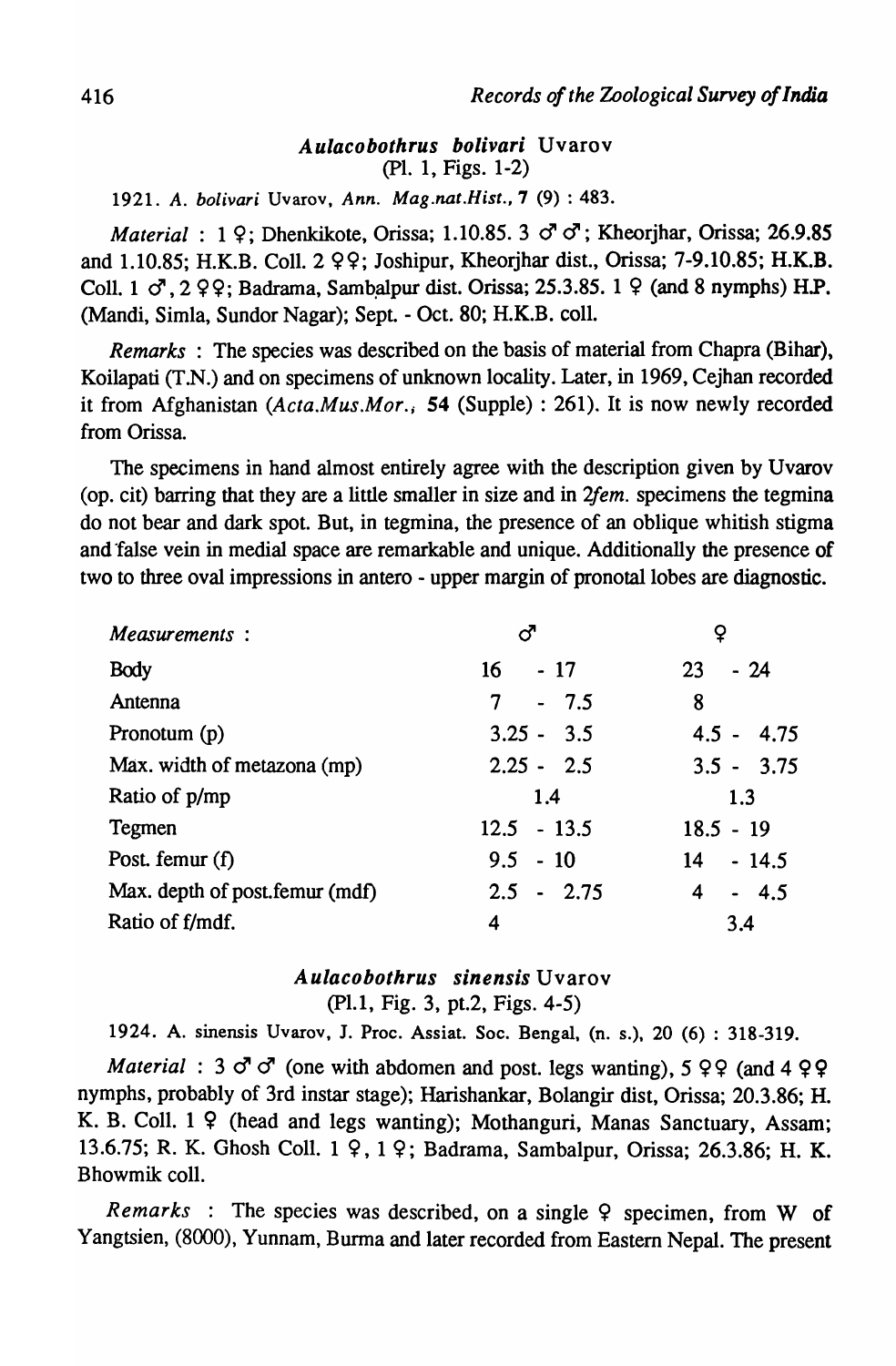series was collected from Orissa at the foothill of Gandharva, which is almost in a plain land, bordered mostly by agricultural lands. The specimens were collected from dry leaves of Teak and Mahua, with almost no green undergrowth, though the area was bordered by nearby winter paddy cultivation. Assam material was collected from deep jungle.

The availability of nymph in March indicates its post-winter breeding season. The species is recorded here for the frrst time from India-proper.

The series further provides opportunity to revise the characters of female and description of  $\sigma$  for the first time.

Additional description (9) : Antenna decidedly shorter than head and pronotum, 20- 21 segmented, 3rd to 11 segments thick, then 4-5 segments attenuated, remaining apical segments somewhat clubbed shaped, acuminate at apex. Face entirely densely rugulose. Foveolus hardly indicated (not distinct in true sense), very shallow, rugulose; bowed transverse sulcus of fastigium of vertex distinct; median carinula of vertex and occiput may or may not be indiated, its lateral carinulae may not be detectable due to dense rugulose conditions. Interocular space wide, about 3 times wider than width of frontal ridge between antennae. Prozona about one and a half times longer than metazona, more irregularly and roughly rugulose than metazona which is more densely but regularly rugulose; median carina crossed by posterior sulcus only; lateral carinae may be of variable emphasis-distinct, or sinuated, or indistinct due to heavy punctuation or rugae; in any case, it is only slightly curved in middle; narrowest area being before 2nd sulcus; lateral carinae often being interrupted, broken due to heavy punctuation, on metazona; it is, however, distinct and divergent. In basal half, tegmen may be provided with irregular and indistinct brownish spots; cells of apical half very much elongated, with brownish tinge in middle. Wing slightly greenish-yellow, infumate at apex, particularly at costal lobes. Posterior femur thick at base, attenuate at apex, its external lobes rounded; post. tibia with 9 external and 10 internal black tipped spines. Supra-anal plate tongue shaped, with broad groove and having a transverse sulcation in middle. Interspace of mesosternum more wider than its lobes, which are transverse, with rounded inner angles and concave lower margins.

*c!* (previously undescribed) : Very similar to *m. m.* except smaller in size and differ in some very minor points - its prozona clearly one and a half times as long as metazona; interocular distance not more than double width of frontal ridge between antennae; temporal foveolae may be represented by a few punctuation only. Post. tibia with 8 external and 9 internal spines. Cercus conical. Antennae similar to those of females; 18-19 segmented; as long as head and pronotum taken together.

*Nymphs* : 21-23 mm. Easily identifiable as being immature stages of adults. All parts including genital ones and excluding tegmina are of adult-type. Median and lateral carinulae of fastigium of vertex somehow recognizable. Antennae more or less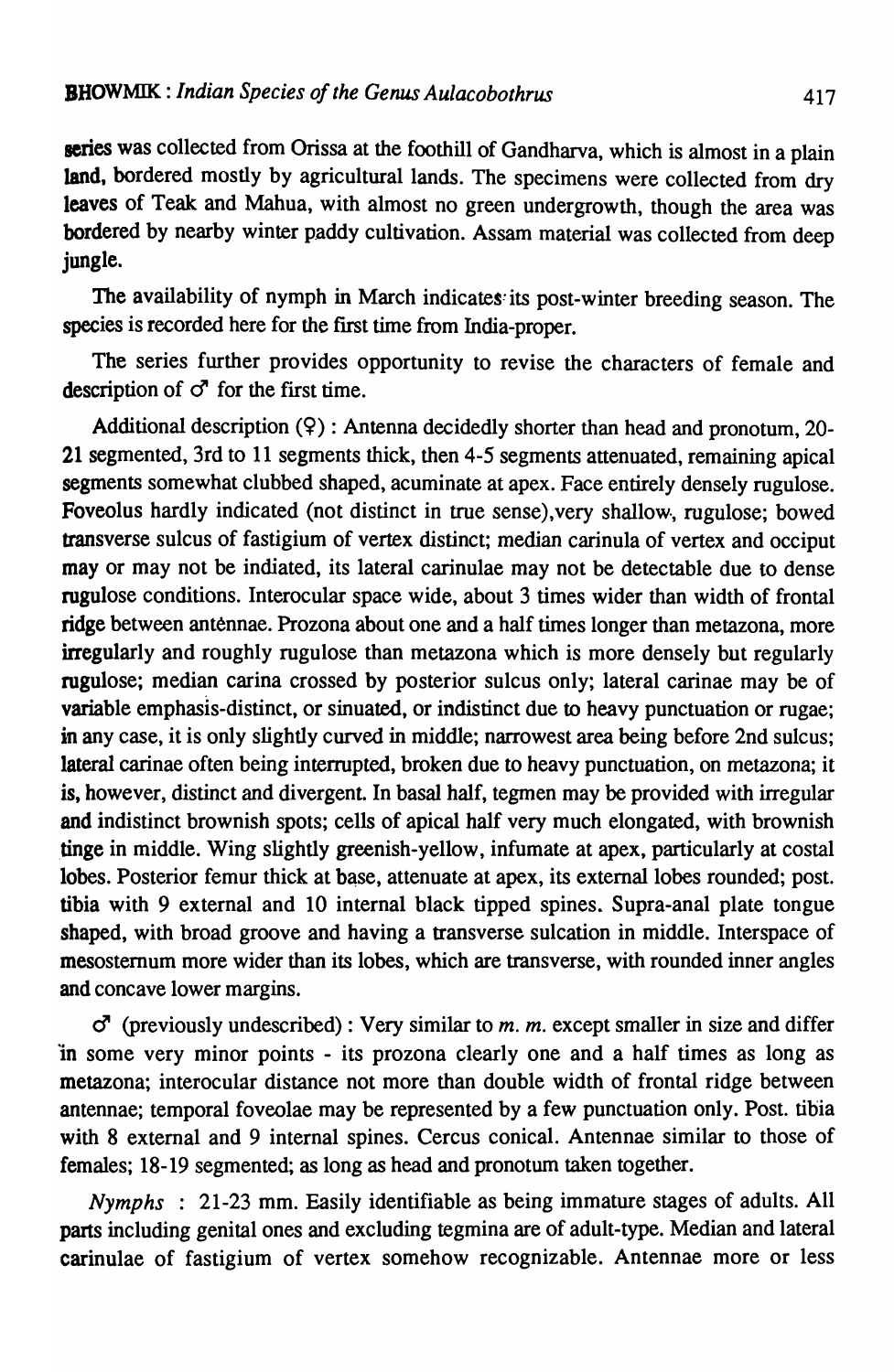ensiform, form 3rd to 9th joints this pattern is clear. Lateral carinae of pronotum more distinct owing to lesser punctuation of disc; on profile, reguarly curved, i.e., concavity clear; median carina more low than adults. Head and face almost smooth, differing strikingly with adults.

*Colouration* : Agrees with original description barring presence of castaneous lateral stripes of head and pronotum; which are absent in most cases, (present in only 2  $99$  for this study); in one  $\sigma$ , a brownish stripe exists in superior border of lateral lobes. Nymphs are also devoid of these stripes.

| Measurements :                |              |                            |
|-------------------------------|--------------|----------------------------|
| <b>Body</b>                   | $-20$<br>19  | $-26$<br>25                |
| Antenna                       | $-6.5$<br>6  | 7.5<br>8<br>$\blacksquare$ |
| Pronotum (p)                  | $3.5 - 4$    | $4.5 - 5.25$               |
| Maxi. Width of metazona (mp)  | $2.5 - 2.75$ | $3.25 - 3.75$              |
| Ratio of p/mp                 | 1.4          | 1.4                        |
| Tegmen                        | $14.5 - 15$  | $-20.5$<br>17.5            |
| Post. femur (f)               | $11.5 - 12$  | $-14.5$<br>14              |
| Maxi. depth of p. femur (mdf) | $3.2 - 3.4$  | $-4.25$<br>4               |
| Ratio of f/mdf                | 3.5          | 3.4                        |

*Discussion* : The present materials show that they are bigger in size than the measurment of the *fern.* holotype (Body 20; pronotum 4; tegmen 16; and post. femur 11). The characterization of the species that they "differ from other known species of the genus by the straight lateral pronotal keels" is not perfectly true. The lateral carinae of the species, A. luteipes, are truely and completely straight, than in other species of the genus. However, the coriaceous type of tegmina associated with non-exapanded costal and cubital areas and entirely rugulosed body give it a unique position among Indian species.

## *Aulacobothrus inclyt"s* (Walker) (P1.2, Fig.6)

1871. Stenobothrus inclytus Walker, Cat. Derm Salt. Br.Mus., 5 (supple) : 83.

*Material* : 1 9; Joshipur, Orissa; 7.10.85, H. K. Coll. 1 9; (damaged) Rampur, Kalahandi dist., Orissa; 20.10.84; H. K. B. Coll. (1 9 retained in Br. Mus. nat. Hist.)

*Remarks* : The species was described on the basis of a unique a single 9 specimen, of unknown habitat. The availability of  $3 \varphi$  specimens from Orissa indicates that Walker's material might belong to India.

Additional description  $(9)$ : Frontal ridge finely punctured, strongly convex in upper part, on profile. Fastigium of vertex broadly oval, though a little narrowed at apex,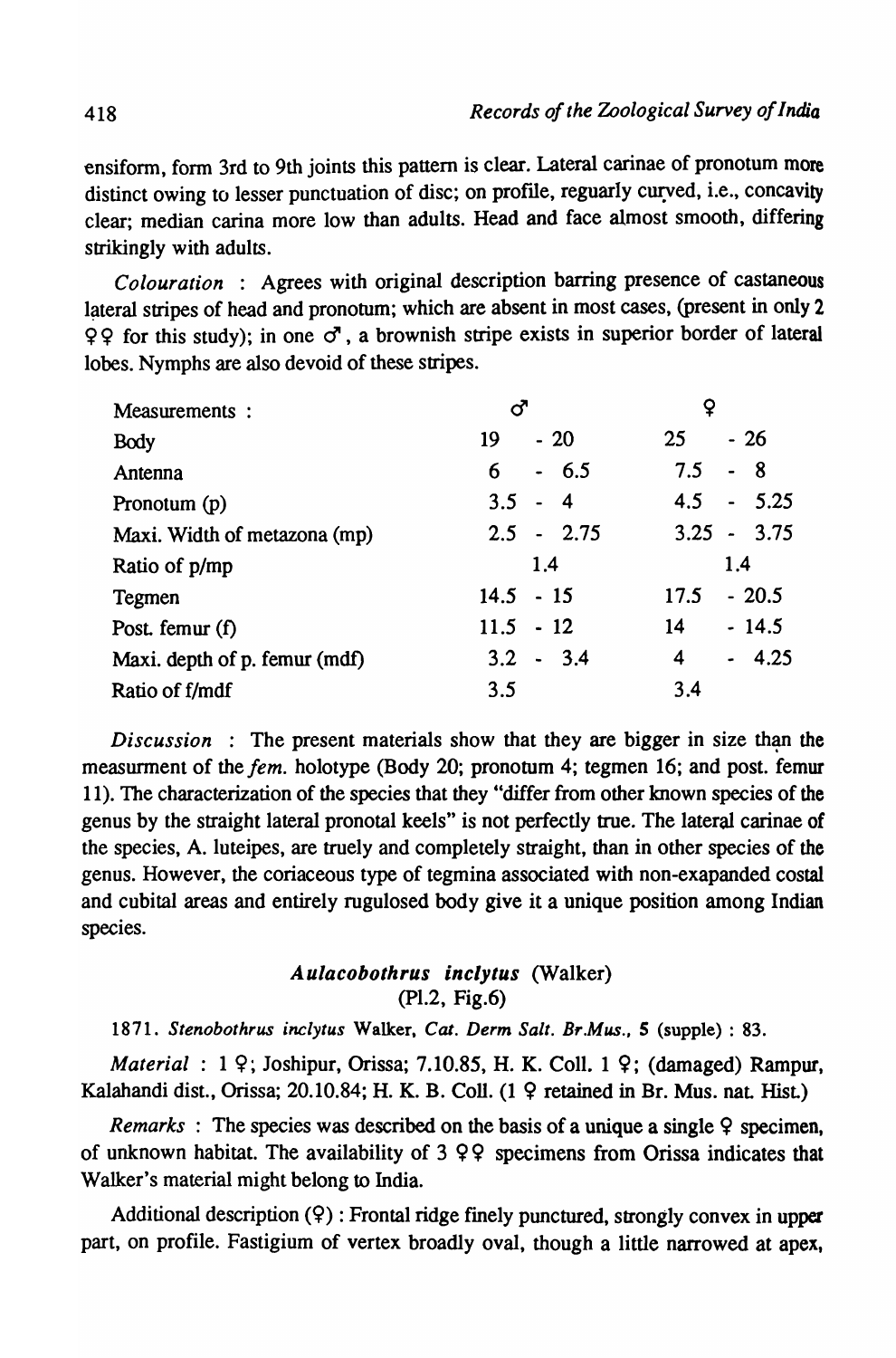deeply impressed, well marginated, with bow-shaped transverse sulcus a little before middle; tricarinate, but lateral carinulae not detectable over vertex and occiput. Lateral carinae of pronotum slightly incurved at level of 1st sulcus; anterior angle of lateral pronotal lobes truncate; metazona shorter than prozona. Tegmen a little shorter than abdomen and rounded at apex; base of precostal region hardly bulging; precostal vein runs up to about half of tegminal length; costal area moderately developed, with a false vein in basal half and with 16 oblique, sinuated venilets in apical portion; medial area having a fine weak false intercalated vein. First cubital area moderately developed and with a weak longitudinal vein. Wing a little shorter than tegmen, hyaline, with infumate apex. Knees of post. femur dark-brown; post. tibia uniformly testaceous. with 11 external and 12 internal black-tipped spines.

| Measurements : $(1 9)$          |      |
|---------------------------------|------|
| <b>Body</b>                     | 25   |
| Antennae (broken)               | ?    |
| Pronotum $(p)$                  | 5.25 |
| Max. width of metazona (mp)     | 4    |
| Ratio of p/mp                   | 1.31 |
| Tegmen                          | 16.5 |
| Post. femur $(f)$               | 15   |
| Max. depth of post. femur (mdf) | 3.5  |
| Ratio of p/mdf                  | 4    |

*Discussion* : The present specimen is bigger than the 9 holotype. The colouration differs markedly from the original description. Two broad, brown stripes of head and pronotum, behind eyes, are lacking; instead, there are two, small horn-shaped colour marking in the middle of metazona, adjacent to post. sulcus, in one example (Joshipur) but in the damaged example (Rampur) even this marking is lacking.

## Aulacobothrus sven-hedini Sjostedt

*1933. A. sven-hedini* Sjostedt, *Ark. for Zoologi,* 15 A (3) : 23 (1934).

*Material* : 2 99; Noorpur, Kangra dist., H. P. ; 14-18.10.82. 1 9 (and 1 *fern.*  nymph); Sundargarh, H. P., 2.10.82. All by H. K. B.

*Remarks* : The species is described, on both sexes, from China, pointing out its very close resemblance to A. gracilis Uvarov, 1921 (Ann. Mag. nat. *Hist.,* 8(9) : 381) from S. Africa. The occurrence of the species in H. P. is very interesting and is not unlikely.

Additional description (9); Antenna filiform, 28-29 segmented, longer than head and pronotum taken together. Fastigium of vertex pentagonal, impressed, tricarinate which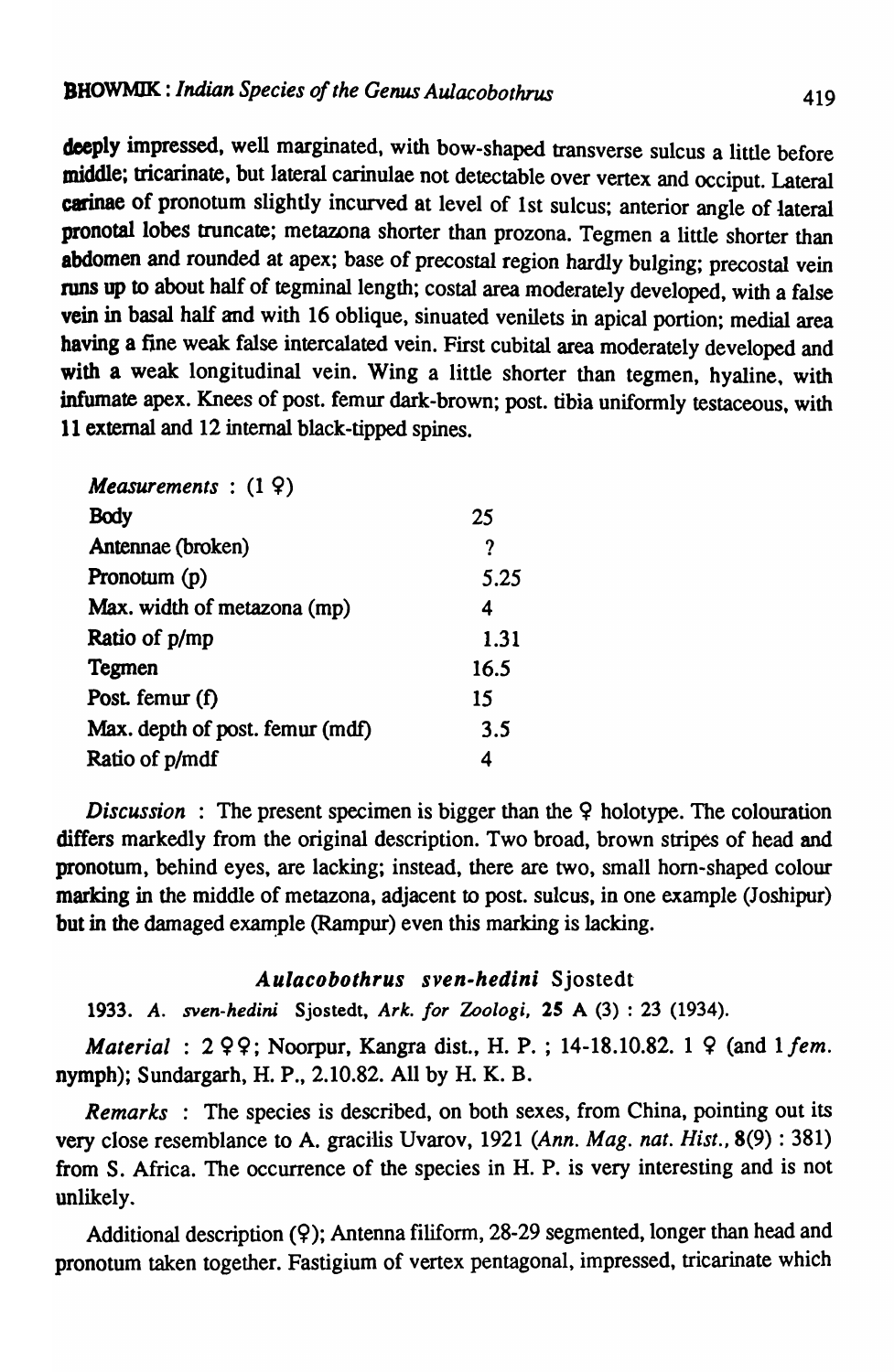extends back over vertex and occiput. Foveolae elongated-oval, well marginated. Narrowest point of lateral carinae just after first sulcus, distinctly incurved; median carina linear, distinct, raised, cut by posterior sulcus only; metazona a little shorter than prozona; lateral pronotal lobes finely rugulosed. Tegmen almost transparent; precostal region with a small expansion, and with a false vein; costal area moderately wide basad and traversed by about 15-16 oblique veinlets; medial area with a weak intercalated vein; cubital area slightly expanded; apex rounded; longer than abdomen by 3-3.5 mm and from post. femur by about 1 mm. Wing perfectly translucent; as long as tegmen. Knees of post. femur concolourous with body colour, i.e., rufo-testaceous. Post tibia with 11 black tipped spines on both margins; a little pilose; uniform rufo-testaceous.

Nymph. 16 mm. Easily identifiable with the adult.

| Measurements : $(9 \text{ only})$ |               |
|-----------------------------------|---------------|
| Body                              | $17.5 - 20.5$ |
| Antenna                           | $6.5 - 7$     |
| Pronotum (p)                      | $4 - 4.25$    |
| Maxi, width of                    | $3 - 3.5$     |
| Metazona (mp)                     |               |
| Ratio of p/mp                     | 1.27          |
| Tegmen                            | $15 - 16$     |
| Post. femur (f)                   | $11.5 - 12$   |
| Max. depth of post.               |               |
| femur (mdf)                       | $3.25 - 3.5$  |
| Ratio of f/mdf                    | 3.5           |
|                                   |               |

# *Aulacobothrus decisus* (Walker) (pI. 3, fig. 8)

1871. *Stenobothrus decisus* Walker, *Cat. Derm. Salt. Br. Mus.,* 5 : 80.

*Material* : 1 9 (legs wanting); Churachandpur, Manipur; 20.11.83; S. K. Gupta CoIl. 1 9 (legs wanting); Barkuda island, Chilka Lake, Orissa; 27.9.83; H. K. B. Coli.

*Remarks* : The species was described from Bombay on *fem.* sex. In 1921 Uvarov synonymised *Aulacobothrus socius* Bolivar, 1902 *(Annl. Soc. ent. Fr.* 70 ; 599) with it which was described from T. N., on both sexes. The availability of the species now from Manipur and Orissa extends its range of distribution. The specimens in hand agrees wellwith known account and is recognised by the distinguishing characters as mentioned in the key.

# *Aulacobothrus luteipes* (Walker)

1871. *Stenobothrus luteipes* Walker, *Cat. Derm. Salt. Br. Mus.,* 5: 82. *Material* : A.P. : 2  $\sigma$   $\sigma$ , 6 9 9; Araku valley; 6.9.83. Orissa: 5  $\sigma$   $\sigma$ , 3 9 9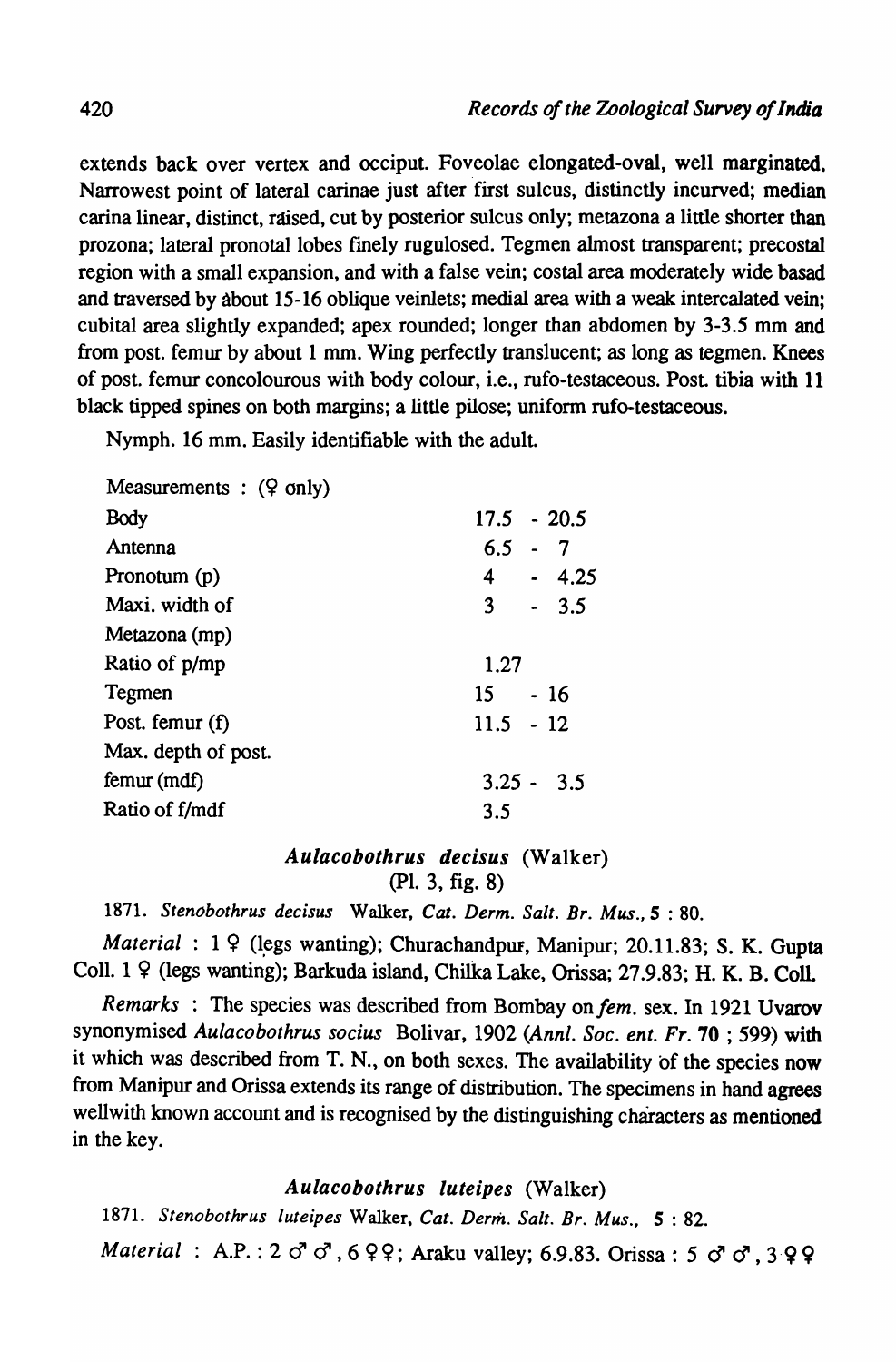(and 1  $\sigma$  nymph); Jenabil; 9.10.83. 5  $\sigma$   $\sigma$ , 3 99 (and 1 9 nymph); Joshipur; 6.10.85. 5 99, Koraput (DNK Rest-House) 13-14.9.84. H. P. : 12  $\sigma \sigma$ , 14 99 (and 4 nymphs); different localities; Sept. 1980. All by H.K.B.

*Remarks* : It is one of the most common representative of the genus in India and is currently redescribed by Bhowmik (1986) from material of W.B. The long series of specimens, now in hand, however, exhibits some minor variations.

Frontal ridge slightly sulcate in *m.*; but in *fem.* always flat and convex, with sparse punctuation, at least in basal portion. Fastigium of vertex well grooved, wider than long; middle carinula sometimes very prominent, entire or starting from behind bowshaped sulcus, often separating it into two parts; lateral carinulae often not detectable over vertex, though present anteriorly. Temporal foveolae though somewhat oval, always with lower margin straight, thus sometimes giving it semi-lunar shape. Lateral carinae of pronotum though more or less straight up to 2nd transverse sulcus, variable in metazonal area - sometimes, they are straight here also, but often a little divergent; often in prozonal area also, they are somewhat flexuous in middle; but on the whole, present parallelism, i.e., concavity of them nil or practically nil, particularly in *fem.;* in *m.* they may be a little divergent at anterior margin of pronotal dise. Sometimes lateral carinae indistinct, in *m.*, in posterior border of metazona. In tegminal venation, in *fem.* costal area having about 16-17 oblique, sinuous veinlets, while in *m*. they are regularly oblique and this area more bulging and prominent, specially in middle. In *m*., medial area may or may not have a false vein. First cubital area (or ulnar), space between cubital and post cubital veins, with a prominent false vein, having transverse, straight veinlets on both sides in *fem.*, while in *m*. this area is more pronouned and is occupied by almost 11-12 transverse (resonators) veinlets. Other *m.*  tegminal specialization are radial sector truely biramous; radial and medial veins connected by a number of trasverse veinlets; vanal, and vanal<sub>2</sub> nerves inconspicuous and tranverse veinlets at apical two thirds.

*Measurements* : As given earlier by Bhowmik (1986).

**Discussion:** The spceis is highly variable as per as body-colouration in concerned. The most characteristic broad pale stripe, starting from behind eyes and running across head, superior margin of pronotal lobes and up to closed tegmina (whole central longitudinal area) may be lacking or indistinct or hardly visible in most cases. Posterior femora may be with 3 dark bands above or not; the brown knee pigment may be replaced by some blackish dots. Post. tibia testaceous often uniformly but rarely with yellowish area at base.

## *Aulacobothrus jaganathi* Bhowmik, 1985 (PI. 3, fig. 9)

*1985. Dnopherula (Aulacobothrus) jaganathi* Bhowmik, Bull. *Zool. Surv. India,* 7' (2- 3) : 291-293, Fig. 1, plate v, figs 10-11.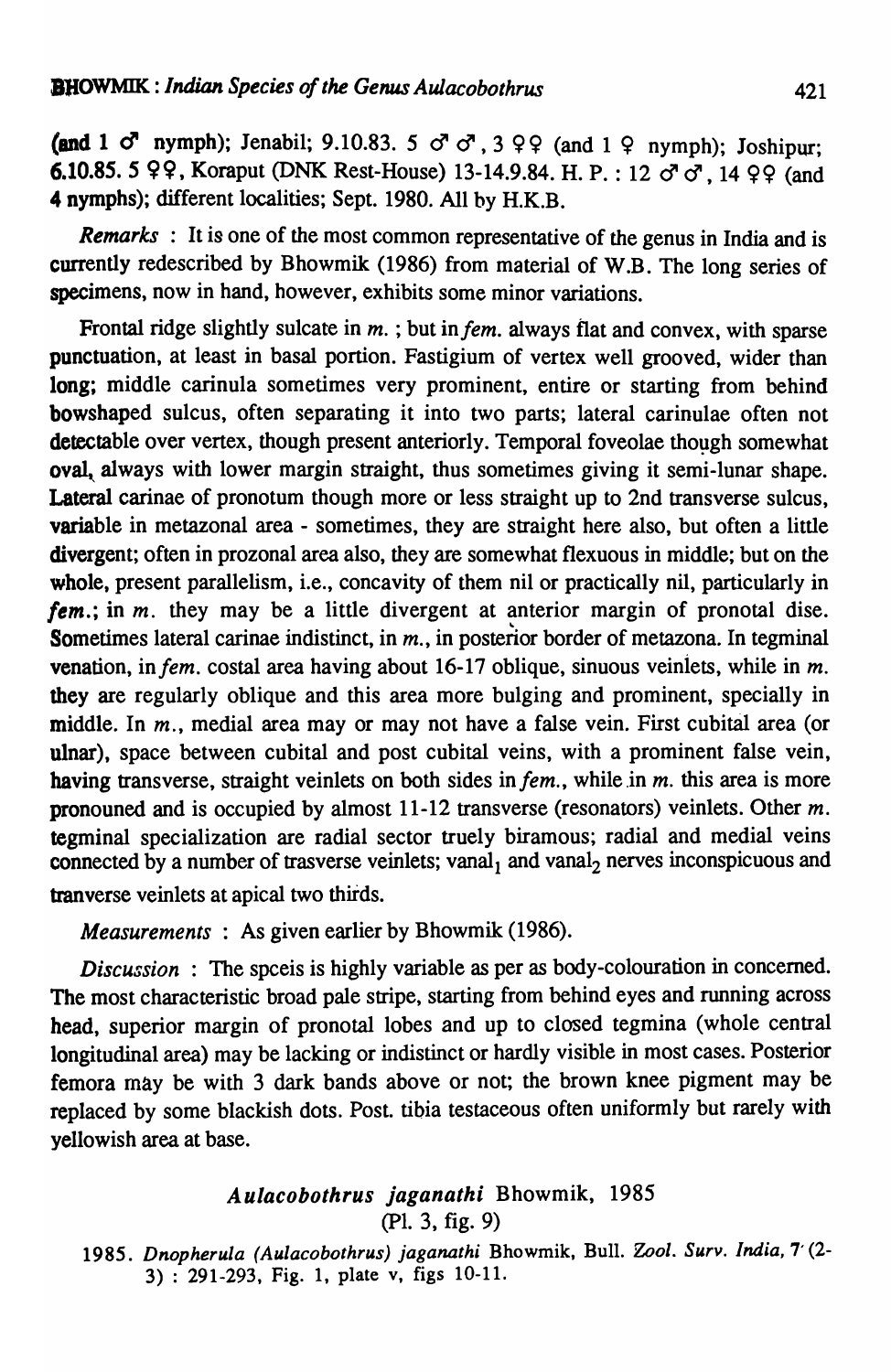*Material* : 1  $\sigma$ ; Barkuda, Chilka Lake, Orissa; 27.9.83; H. K. B. Coll. 1 9; Kangra. H. P.; 15.10.82; HKB ColI. 1 9; Chauwari, Chamba, H.P.; 16.10.82.

*Remarks* : The species is described from Balugaon, Puri, Orissa, on fem. sex. The present material not only extends its range of distribution but also provides opportunity of describing the male.

*Description* :  $\sigma$  (previously undescribed) : Smaller in size but generally tallies with description of *fem*. with some variations.

Antenna a little longer than head and pronotum taken together. Frontal ridge differs from *fern.* by being a little deplenate (but not sulcate in real sense) in middle, resulting edged lateral carinulae. Tegmen more pronounced than fem.; costal vein reaches almost four fifth of total tegminal tength, with 11 oblique but irregular shaped veinlets; subcostal area a little expanded and with 9 transverse veinlets; cubital area moderately developed, with six apical curved (resonator) veinlets and four insignificant ones at basal half. Supra-anal plate broadly tongue shaped, apex widely rounded. Cercus conical, spine-like, surpasses supra-anal plate; subgenital plate navicular, pilose. Posterior tibia with 11 external and 12 internal spines.

| <i>Measurements</i> : $(\vec{O}^T \text{ only})$ |      |
|--------------------------------------------------|------|
| Body                                             | 16   |
| Antenna                                          | 7    |
| Pronotum(p)                                      | 4    |
| Maximum width of metazona (mp)                   | 2.5  |
| Ratio of p/mp                                    | 1.6  |
| Tegmen                                           | 14.5 |
| Post. femur (f)                                  | 10   |
| Max. depth of post. femur (mdf)                  | 3.25 |
| Ratio of f/mdf                                   | 3.2  |

*Discussion* : The male specimen was collectef from the type locality on the same date as the types, but· was not available for study at the times of the description of the species. H. P. is a new record for it.

The species seems to be very close to *A. collinus*, from which it differs in a few minor features. Study of both the sppecies, with more examples of specimens may clear up their taxonomic status.

#### SUMMARY

The study of seven little known species of the genus *Aulacobothrus*  (Gomphocerinae) reveals the previously undescribed male of two species, *A. sinensis* & *A. jaganarhi,* with new reports of occurrence of three exotic species, *A. sinensis, A.*